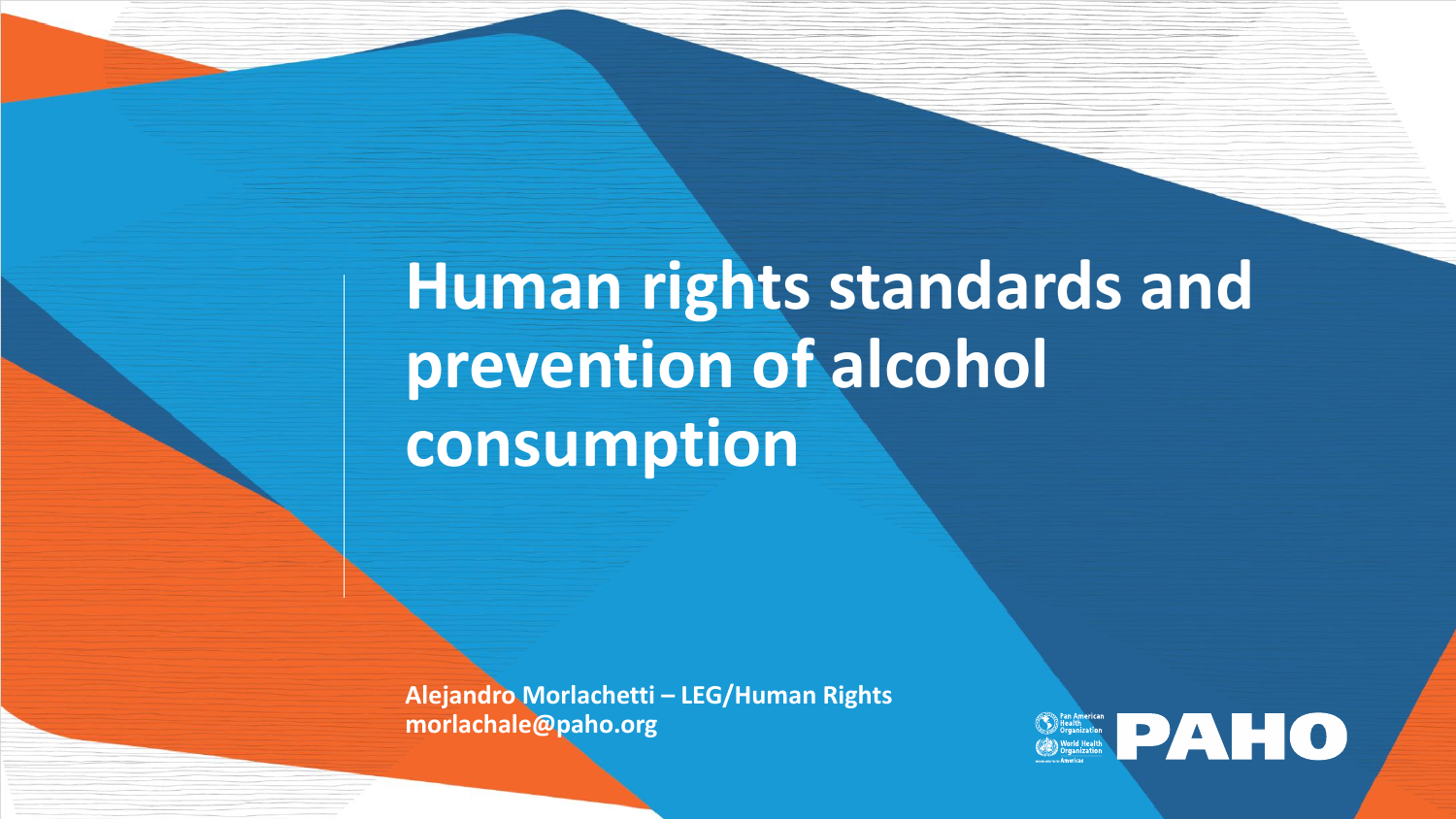### Right to Health

**WHO Constitution - The enjoyment of the highest attainable standard of health is one of the fundamental rights of every human being without distinction of race, religion, political belief, economic or social condition**

- ✓ Universal Declaration of Human Rights
- ✓ International Covenant on Economic, Social and Cultural Rights
- ✓ Convention on the Elimination of All Forms of Racial Discrimination
- $\checkmark$  Convention on the Rights of Persons with Disabilities
- ✓ Convention on the Elimination of All Forms of Discrimination against Women
- $\checkmark$  Convention of the Rights of the Child

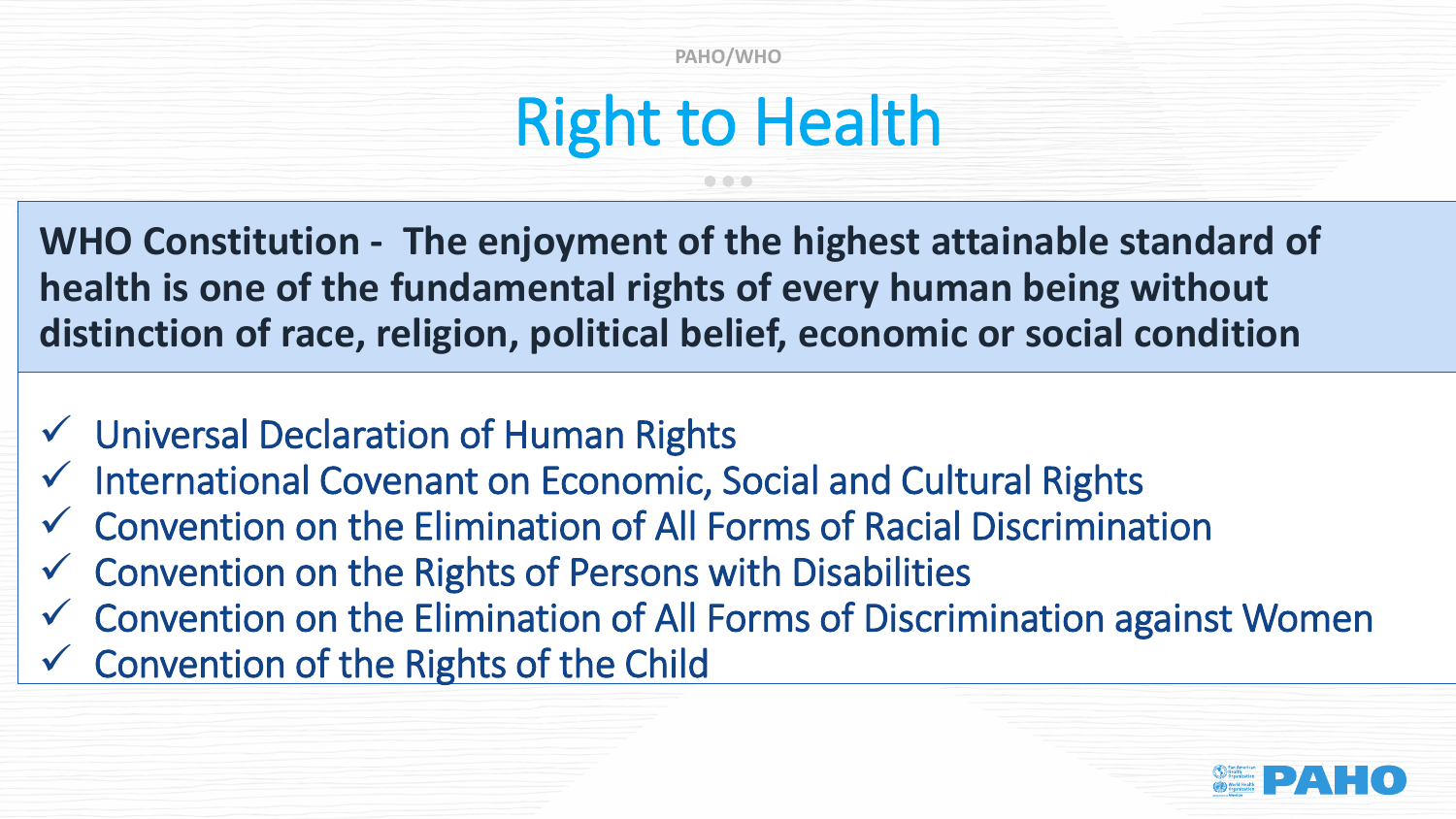### Protection of the right to health

The Vienna Convention on the Law of Treaties (1969)

- Article 26 Pacta sunt servanda (good faith)
- Article 27 Internal law and observance of treaties

- ➢ **The obligation to respect** requires States to refrain from interfering directly or indirectly with the enjoyment of the right to health
- ➢ **The obligation to protect requires States to take measures that prevent third parties from interfering with the right to health**
- ➢ **The obligation to fulfil** requires States to progressively adopt appropriate legislative, administrative, budgetary, judicial, and other measures towards the full realization of the right to health

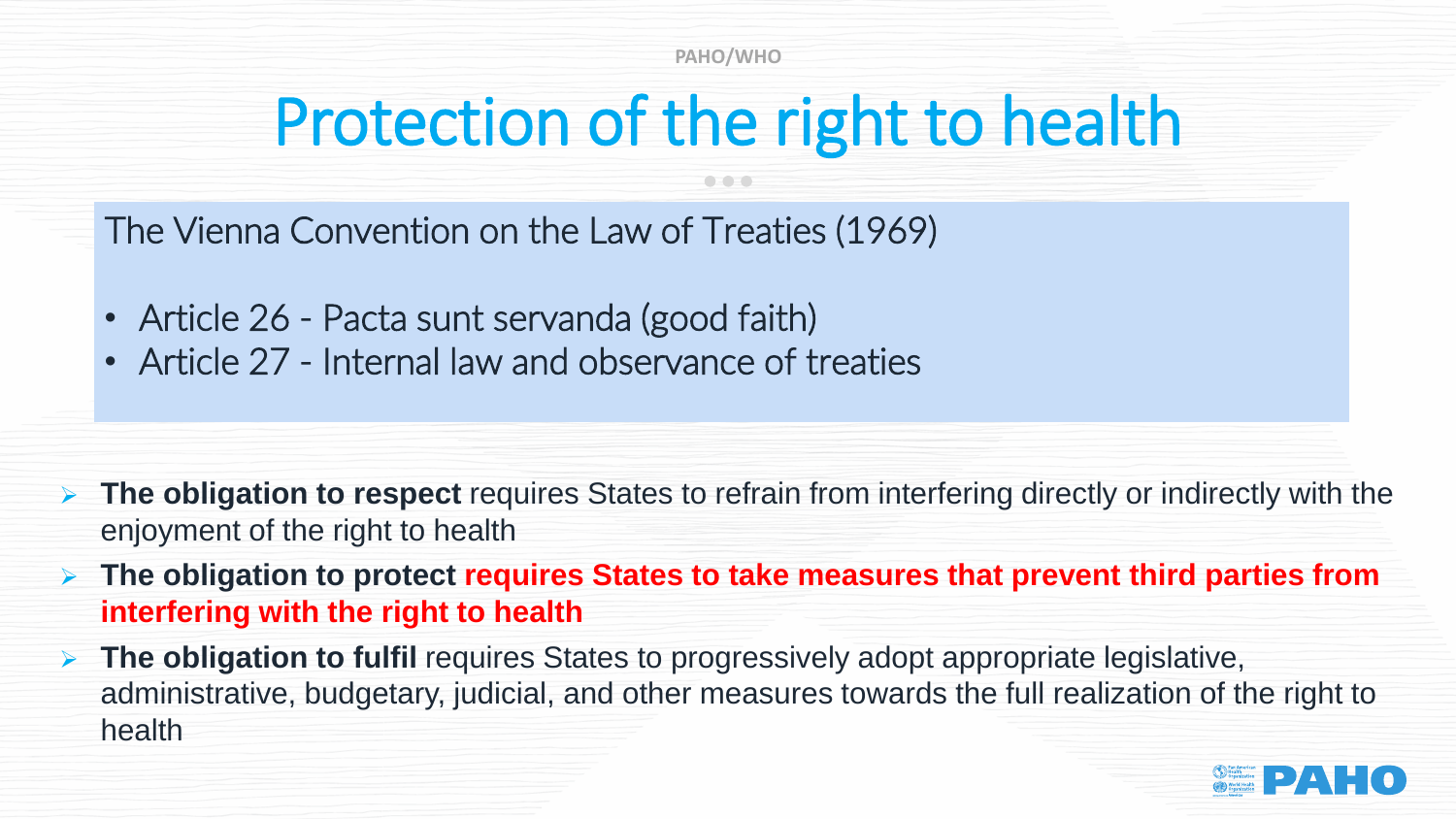# Human rights & business

For corporations, the general requirement to respect human rights traditionally has been more a matter of social expectation than legal and regulatory requirements, falling under the rubric "corporate social responsibility" rather than "hard law."

In 2011, the UN Human Rights Council unanimously endorsed the UN Guiding Principles on Business and Human Rights, developed by the Special Representative of the UN Secretary General on Business and Human Rights, which seek to put into operation a three-pillar framework promoting corporate responsibility for human rights.

Three pillar framework:

- 1. Protect against human rights abuses by businesses
- 2. Articulate a "corporate responsibility to respect human rights requiring corporations to act with due diligence to avoid infringing internationally recognized human rights and to address the negative impacts of their activities.
- 3. states' responsibility to provide access to effective remedies for business-related abuses

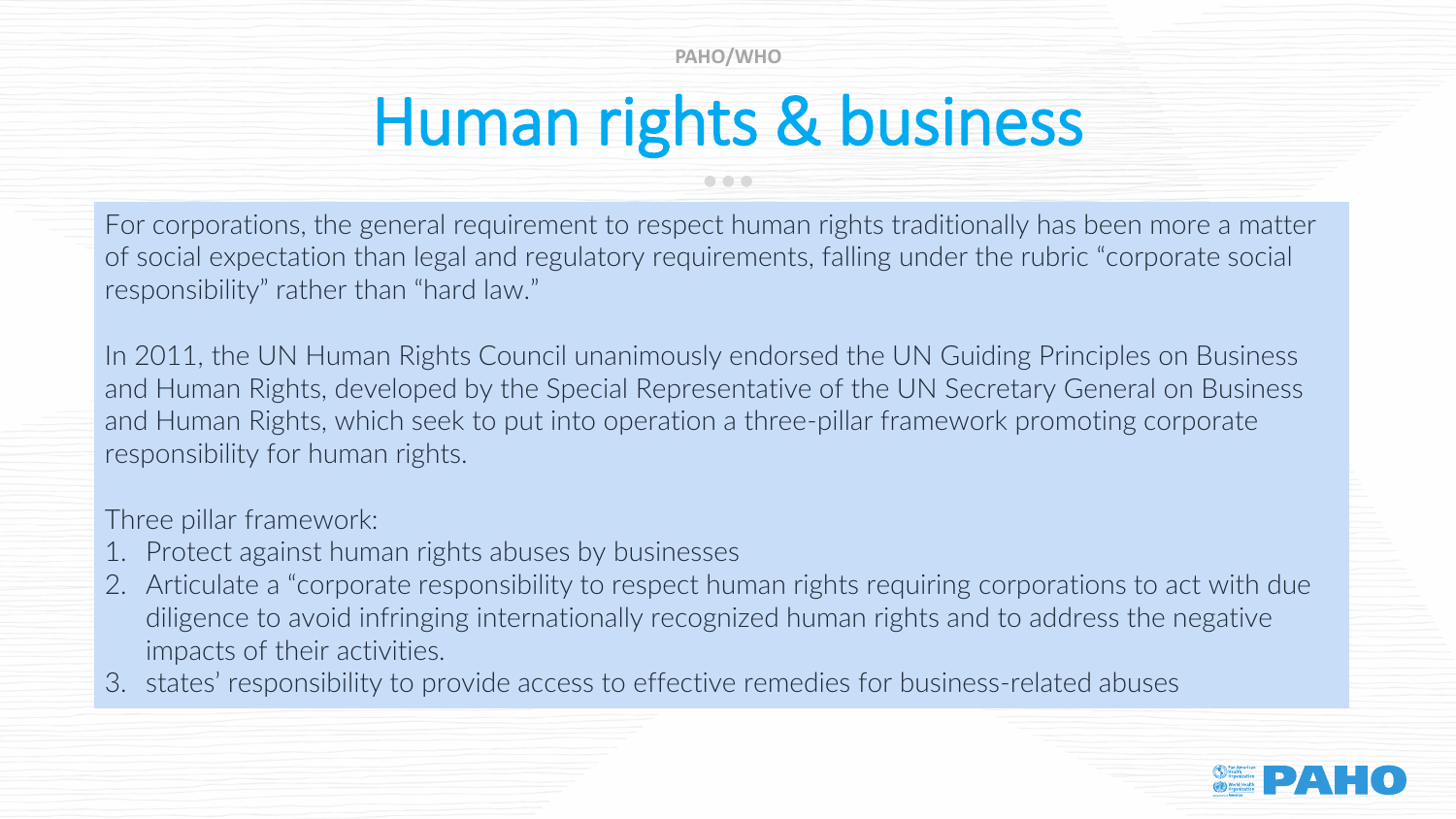### Right to Health

#### **Committee on Economic, Social and Cultural Rights**

- ➢ **General Comment No. 12:** The Right to Adequate Food (Art. 11 of the Covenant)
- ➢ **General Comment No. 14:** The Right to the Highest Attainable Standard of Health (Art. 12 of the Covenant)
- ➢ **General comment No. 24:** State obligations under the International Covenant on Economic, Social and Cultural Rights in the context of business activities

General comments seeks to clarify the duties of States parties to human rights treaties

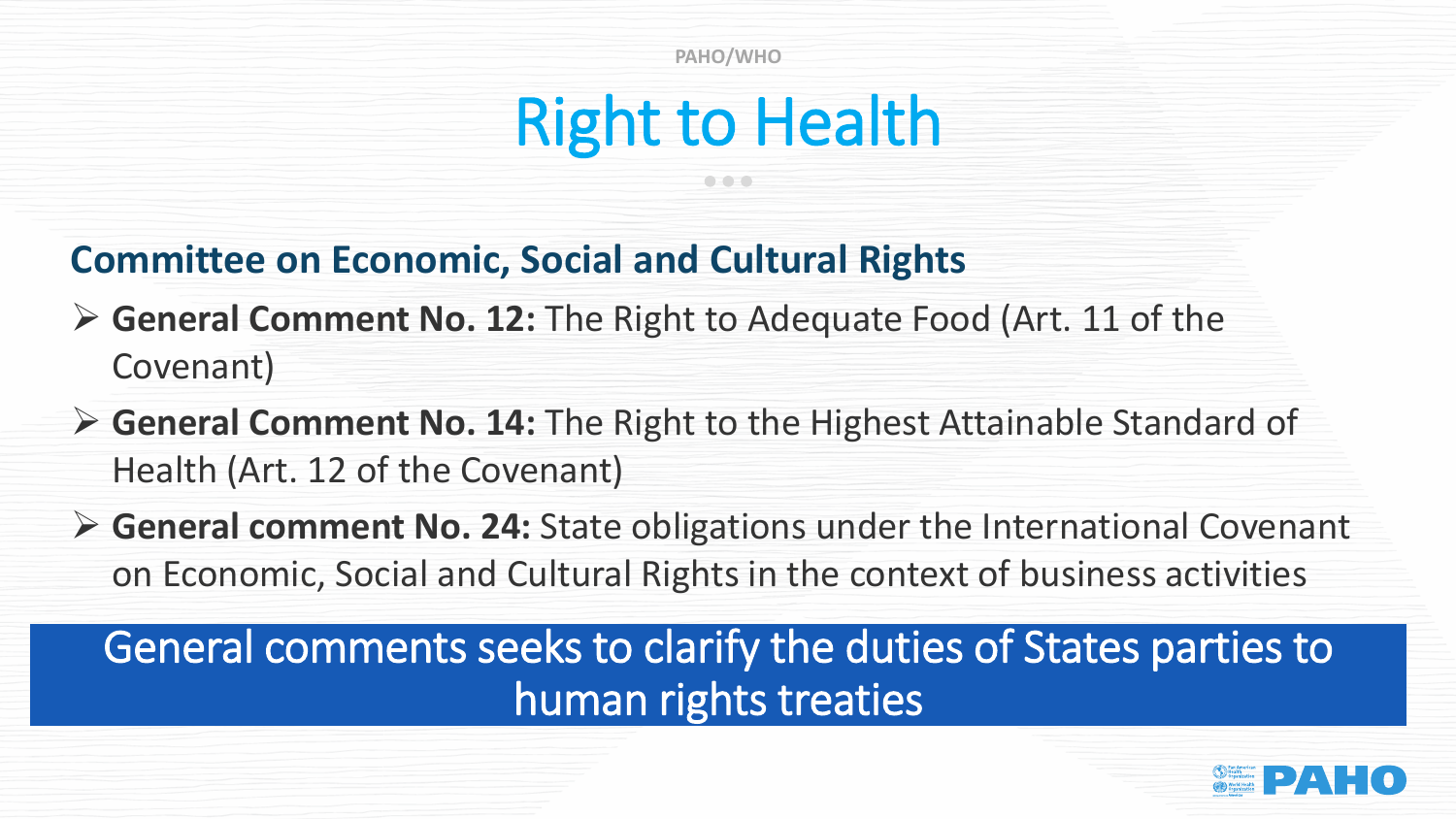### Right to Health

### **Committee on the Rights of the Child**

- **General Comment No. 5 (2003):** General Measures of Implementation of the Convention on the Rights of the Child
- **General comment No. 14 (2013):** right of the child to have his or her best interests taken as a primary consideration (art. 3, para. 1)
- **General comment No. 15 (2013):** right of the child to the enjoyment of the highest attainable standard of health (art. 24)
- **General comment No. 16 (2013):** State obligations regarding the impact of the business sector on children's rights

General comments seeks to clarify the duties of States parties to human rights treaties

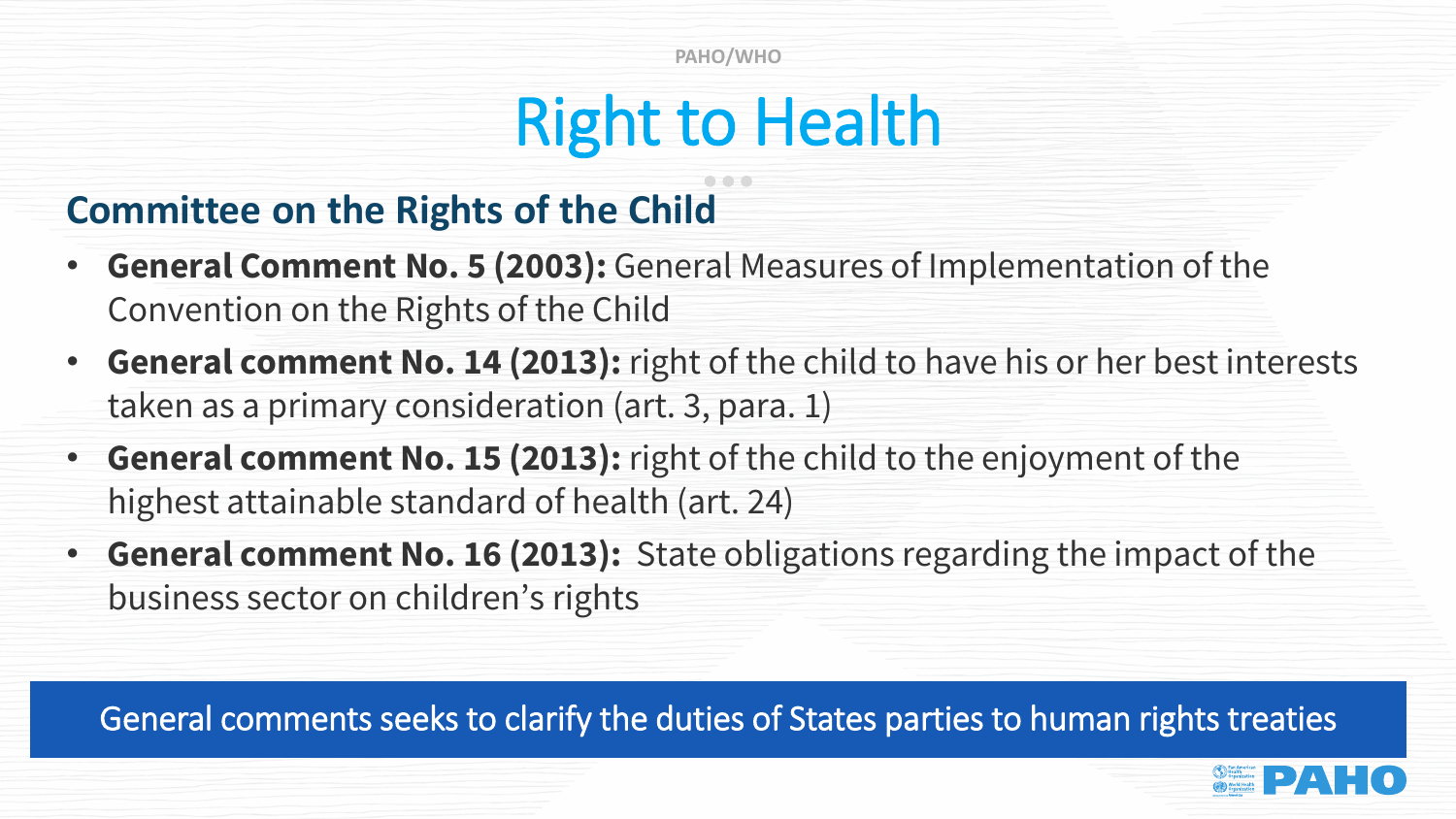### Committee on Economic, Social and Cultural Rights

- Under international standards, business entities are expected to respect Covenant rights regardless of whether domestic laws exist or are fully enforced in practice
- The obligation to protect means that States parties must prevent effectively infringements of economic, social and cultural rights in the context of business activities.
- This requires that States parties adopt legislative, administrative, educational and other appropriate measures, to ensure effective protection against Covenant rights violations linked to business activities
- States parties should consider measures such as restricting marketing and advertising of certain goods and services in order to protect public health, such as of tobacco products, in line with the Framework Convention on Tobacco Control,and of breast-milk substitutes, in accordance with the 1981 International Code of Marketing of Breast-milk Substitutes and subsequent resolutions of the World Health Assembly

**General comment No. 24:** State obligations under the International Covenant on Economic, Social and Cultural Rights in the context of business activities

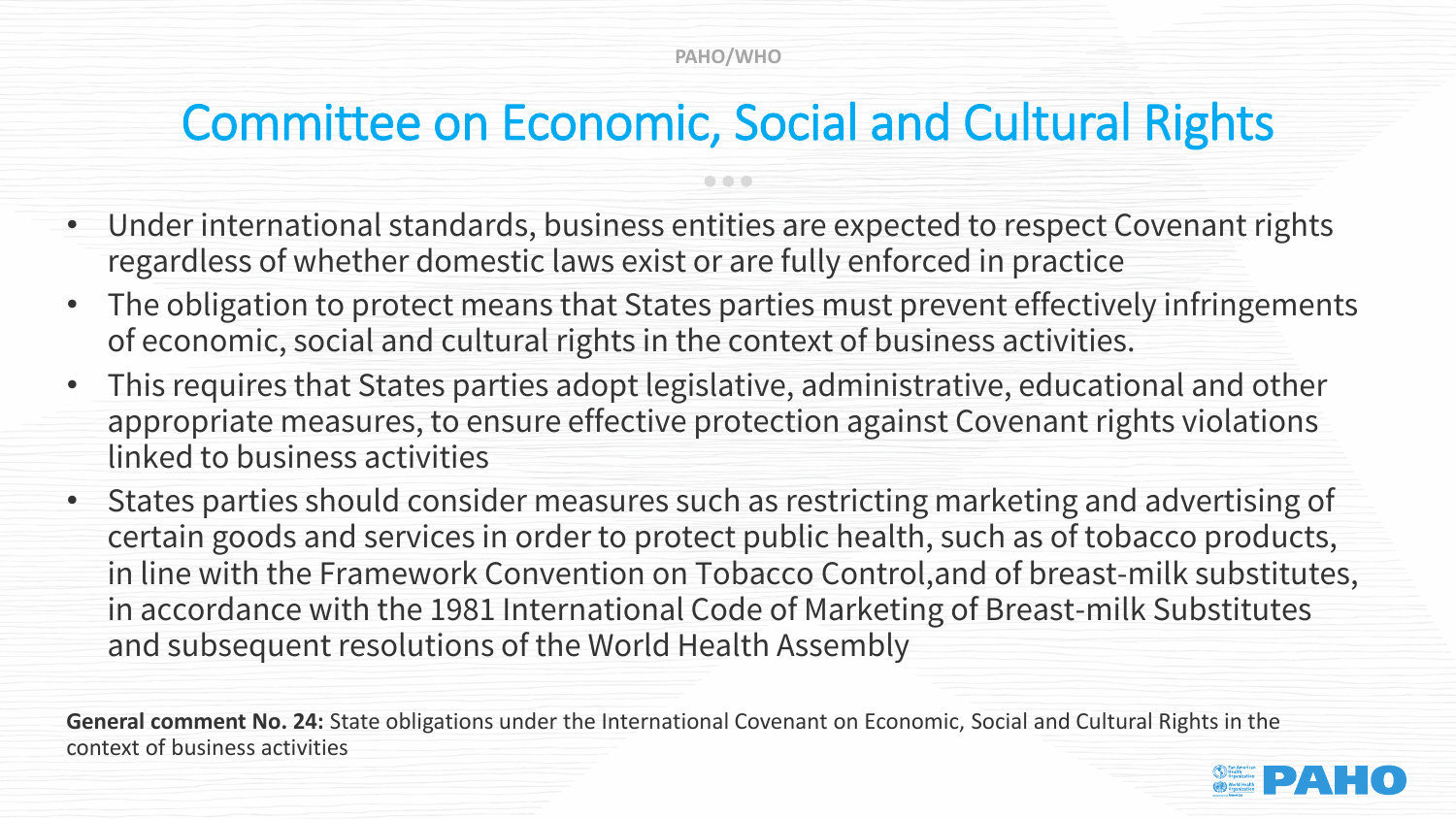### Committee of the Rights of the Child

- The marketing to children of products such as cigarettes and alcohol as well as foods and drinks high in saturated fats, trans-fatty acids, sugar, salt or additives can have a longterm impact on their health… affecting Art 6 (right to life, survival and development)
- Measures for implementing article 6 with regard to the business sector should include preventive measures such as effective regulation and monitoring of advertising and marketing industries and the environmental impact of business
- States are required to implement and enforce internationally agreed standards concerning children's rights, health and business, including the World Health Organization Framework Convention on Tobacco Control, and the International Code of Marketing of Breast-milk Substitutes and relevant subsequent World Health Assembly resolutions

**General comment No. 16 (2013):** State obligations regarding the impact of the business sector on children's rights

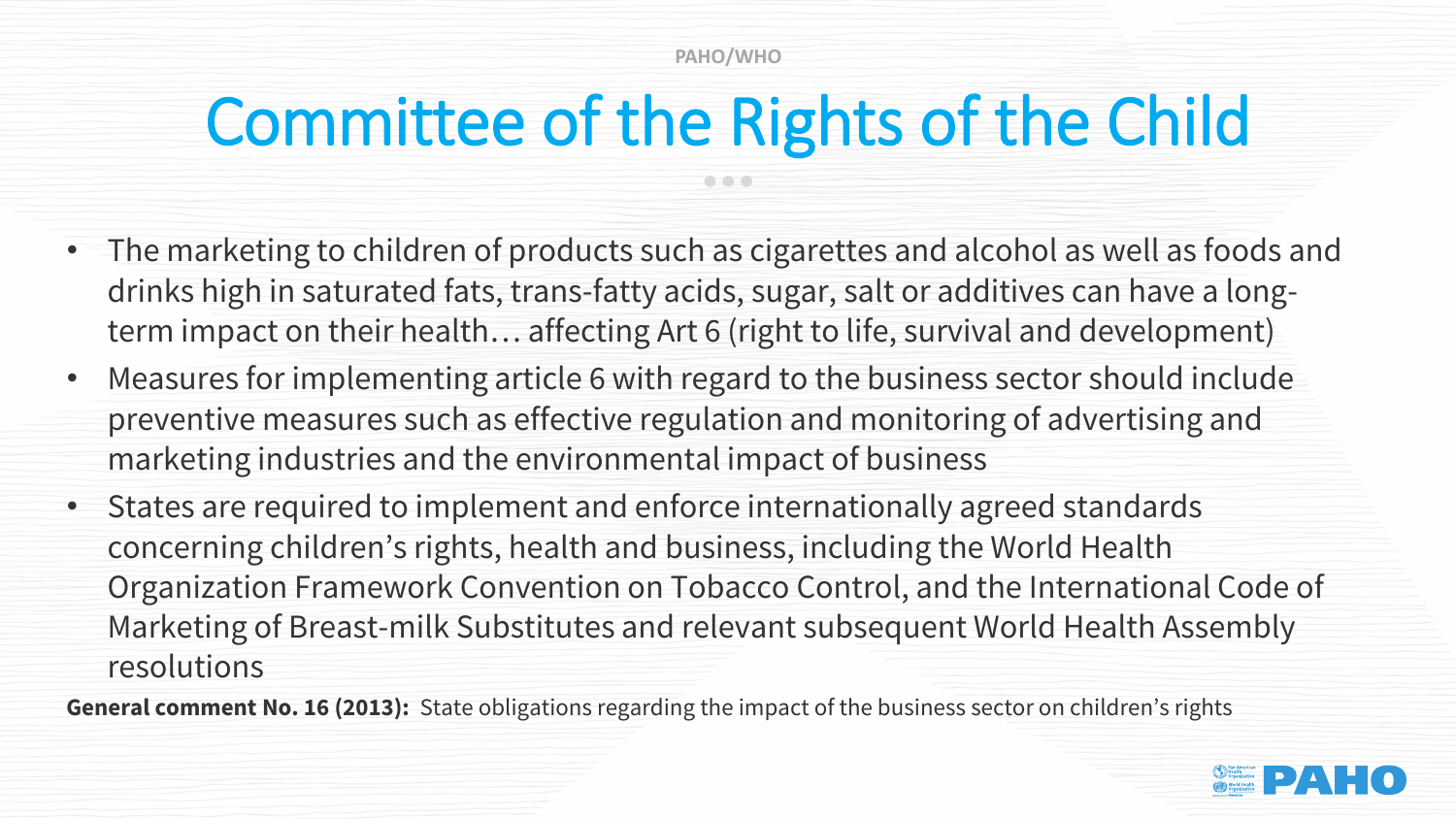## Committee of the Rights of the Child

- The Committee recognizes that duties and responsibilities to respect the rights of children extend in practice beyond the State and State-controlled services and institutions and apply to private actors and business enterprises
- All businesses must meet their responsibilities regarding children's rights and States must ensure they do so
- States must ensure that the best interests of the child are central to the development of legislation and policies that shape business activities and operations
- Legislation and regulation are essential instruments for ensuring that the activities and operations of business enterprises do not adversely impact on or violate the rights of the child.
- States should enact legislation that gives effect to the rights of the child by third parties and provides a clear and predictable legal and regulatory environment which enables business enterprises to respect children's rights

**General comment No. 16 (2013):** State obligations regarding the impact of the business sector on children's rights

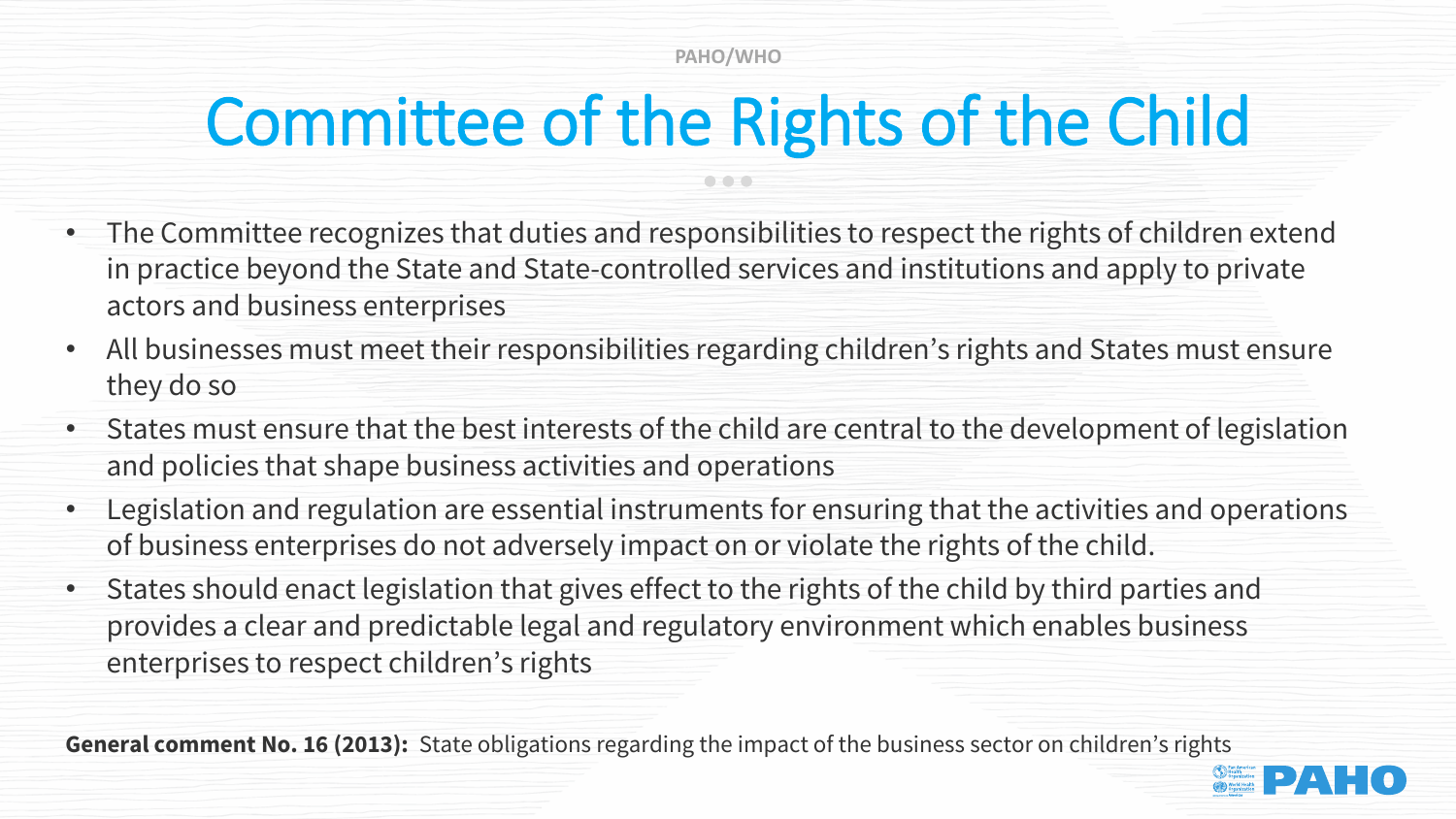### Committee of the Rights of the Child

 $\bullet$   $\bullet$   $\bullet$ 

**A State will be in breach of its obligations under the Convention where it fails to respect, protect and fulfil children's rights in relation to business activities and operations that impact on children**

**General comment No. 16 (2013):** State obligations regarding the impact of the business sector on children's rights